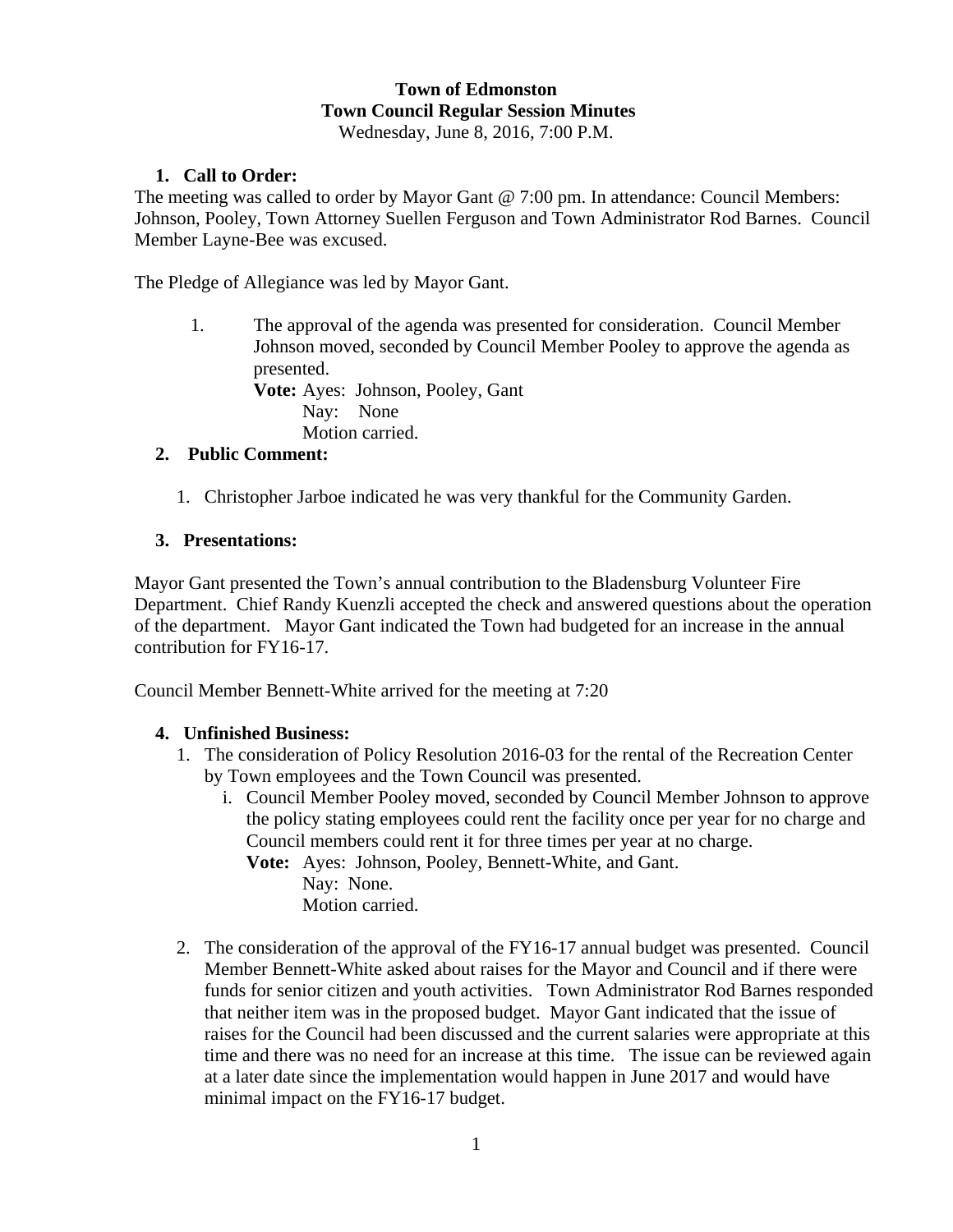- i. Council Member Pooley moved, seconded by Council Member Johnson to approve ordinance 2016-OR-01 approving the FY16-17 annual budget. **Vote:** Ayes: Johnson, Pooley, Bennett-White, and Gant Nay: None Motion carried.
- 3. The introduction of Charter Resolution 16-CR-01 to amend Article 1, Section 9, "Appointments; powers and duties of officers" of the Town Charter to clarify appointment and supervision procedures for Town Employees and the duties of the Police Department, to include the Town Administrator position in the section and to delete the treasurer position was presented for consideration.
	- i. Council Member Pooley moved, seconded by Council Member Johnson to approve charter ordinance 16-CR-01 amending Article 1, Section 9 of the Town Charter as presented.

**Vote:** Ayes: Johnson, Pooley, Bennett-White, and Gant Nay: None Motion carried.

- 4. The introduction of Ordinance 2016-OR-02 amending Chapter 3, Article 1, Administration, Personnel Administration and Town Administrator to clarify certain provisions and supervision responsibilities, provide for a personnel manual and delete unnecessary provisions was presented for consideration.
	- i. Council Member Pooley, seconded by Council Member Johnson to approve ordinance 2016-OR-02 amending Chapter 3, Article 1 of the Town Code.  **Vote:** Ayes: Johnson, Pooley, Bennett-White, and Gant Nay: None Motion carried.
- 5. The consideration of Policy Resolution 2016-04 establishing a travel policy for employees and Council members was presented for consideration.
	- i. Council Member Pooley, seconded by Council Member Johnson to approve ordinance 2016-OR-02 amending Chapter 3, Article 1 of the Town Code.  **Vote:** Ayes: Johnson, Pooley, Bennett-White, and Gant Nay: None Motion carried.

# **5. New Business:**

- 1. The Town Council minutes from the regular meeting on May 11, 2016 was presented for consideration.
	- i. Council Member Pooley moved, seconded by Council Member Johnson to approve the minutes of the Town Council regular meeting on April 13, 2016.

**Vote:** Ayes: Johnson, Pooley, Bennett-White, and Gant. Nay: None Motion carried.

- 2. The consideration of acceptance of the May check register was presented.
	- i. Council Member Pooley moved to accept the May check register, seconded by Council Member Bennett-White.